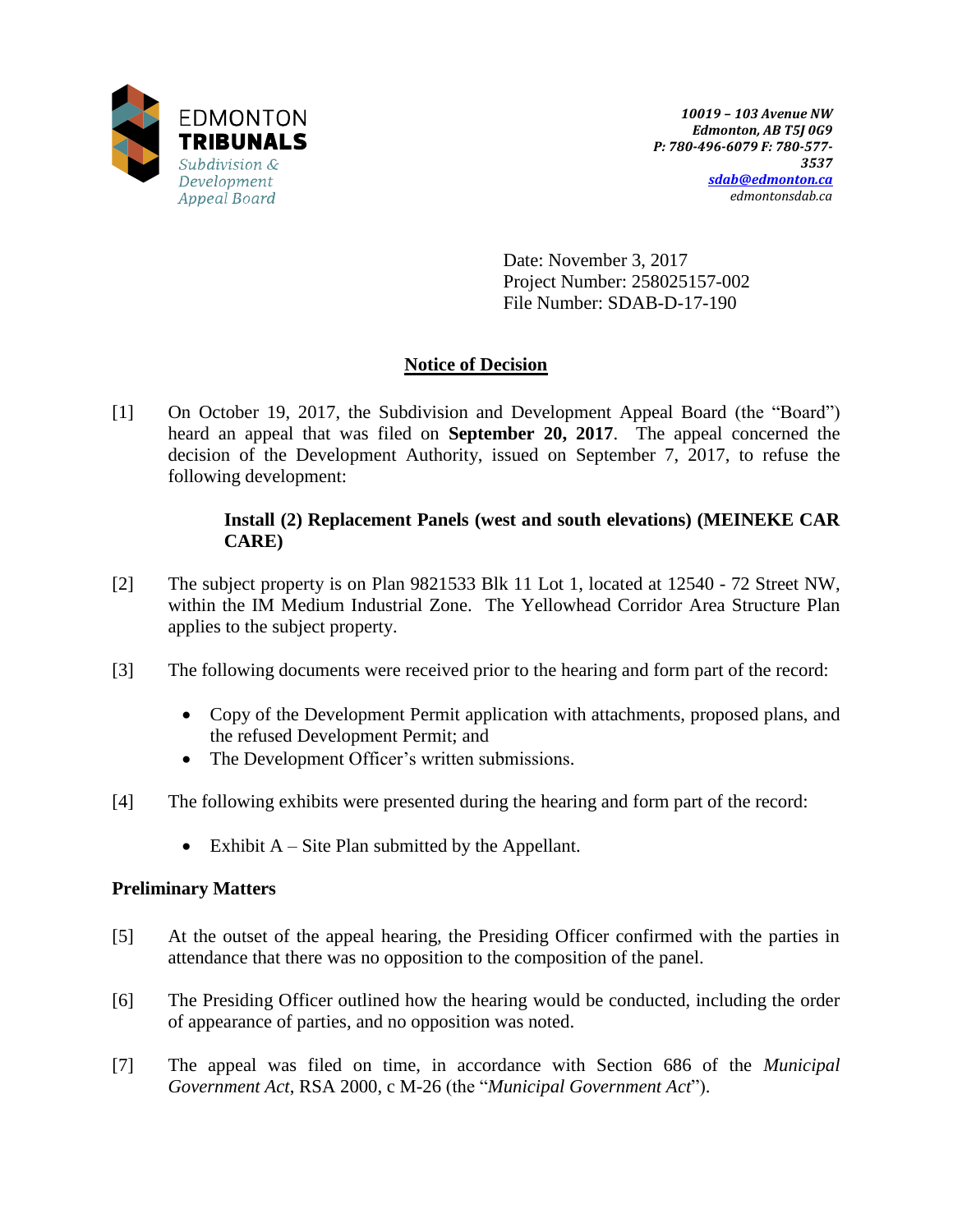### **Summary of Hearing**

- *i) Position of the property owner, Mr. Hill, speaking on behalf of the Appellant, Five Star Permits*
- [8] Mr. Hill purchased the property in April 2017 to start an Automotive Repair Shop.
- [9] The existing Sign on the south facing wall is 4 feet high by 40 feet long and the existing Sign on the west facing wall is 4 feet high by 36 feet wide. These Signs are imperative for locating his business off of Fort Road. There is no through traffic on the east side facing the roadway where a Sign could be seen.
- [10] In his opinion, the proposed Signs will be important for his business to succeed.
- [11] In response to questions by the Board, he stated that the previous business was Silver Star Automotive and Robin Trucking prior to that.
- [12] The existing Signs have been in place for several years and were used for Silver Star Automotive. Only the lit panels are being replaced.
- [13] The Sign boxes on the building were installed when the building was constructed in 1978. The new panels will fit into the existing boxes.
- [14] There are four bays at the rear of the building and access is through the common parking lot.
- [15] He did not speak to the adjacent neighbour west of the subject site, but noted that the owner would have received notice of this hearing.
- [16] The lights used on the existing Signs are T7 fluorescent lights and the proposed Signs will have LED lighting.
- [17] The Development Officer's suggested condition No. 2 states that the intensity of exposed bulbs on a Sign, excluding Digital Signs, shall not exceed 1100 lumens (Reference Section 59.2(4)). The Appellant felt that this condition will not be an issue as the bulbs will be behind the Sign and not exposed. He is agreeable to the remaining conditions.
- [18] He is willing to remove the Sign on the west side of the building if required, but would like the south Sign to remain as it identifies the business for vehicles travelling past this area.
- [19] He believes that approximately two inches of the Sign encroaches on the property to the south. This is where it was initially installed prior to subdivision of the site. In his opinion, the encroachment is not an issue as that owner provided written support.
- [20] If the proposed Sign is approved, he will have to speak to the neighbour regarding the encroachment.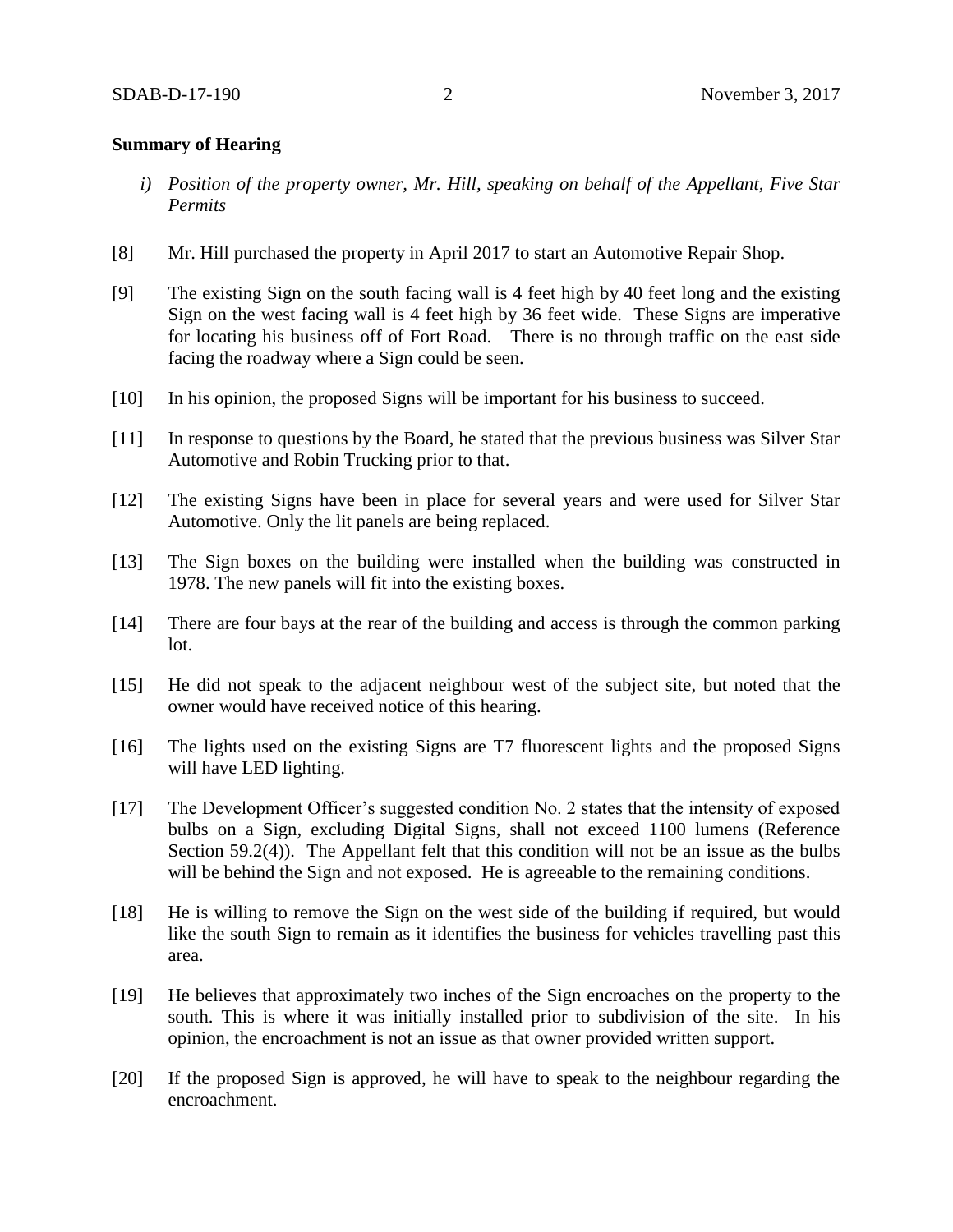- *ii) Position of the Development Officer, Ms. Noorman*
- [21] The Development Authority provided written submissions and did not attend the hearing.

#### **Decision**

- [22] The appeal is ALLOWED and the decision of the Development Authority is REVOKED. The development is GRANTED as applied for to the Development Authority, subject to the following CONDITIONS:
	- 1. The proposed Fascia On-premises Signs shall be constructed in accordance with the stamped approved drawings.
	- 2. The intensity of exposed bulbs on a Sign, excluding Digital Signs, shall not exceed 1100 lumens (Reference Section 59.2(4)).
- [23] In granting the development, Section 59G.2(1)(a) of the *Edmonton Zoning Bylaw*, which states Fascia On-premises Signs shall only face a public roadway other than a Lane, is waived.

#### **Reasons for Decision**

- [24] The proposed developments, Fascia On-premises Signs, are Permitted Uses in the IM Medium Industrial Zone.
- [25] The proposed Signs will be replacing two lit Signs of similar dimension and will be attached to the existing structure. The Signs have been in place since the 1990's and probably date back to the 1970's when the building was originally constructed with no known complaints.
- [26] Both Signs will identify the location of the business and direct customers to the exact location of the customer bay doors at the rear of the building.
- [27] The abutting neighbour south of the subject Site, who would be most directly affected by the south facing portion, provided a written letter in support of the proposed development.
- [28] The adjacent neighbour across the lane to the west, who would be the most directly affected by the west facing portion, did not appear in support or opposition at the hearing and did not provide feedback for the Sign.
- [29] No other feedback was received by the Board and no other affected parties appeared before the Board.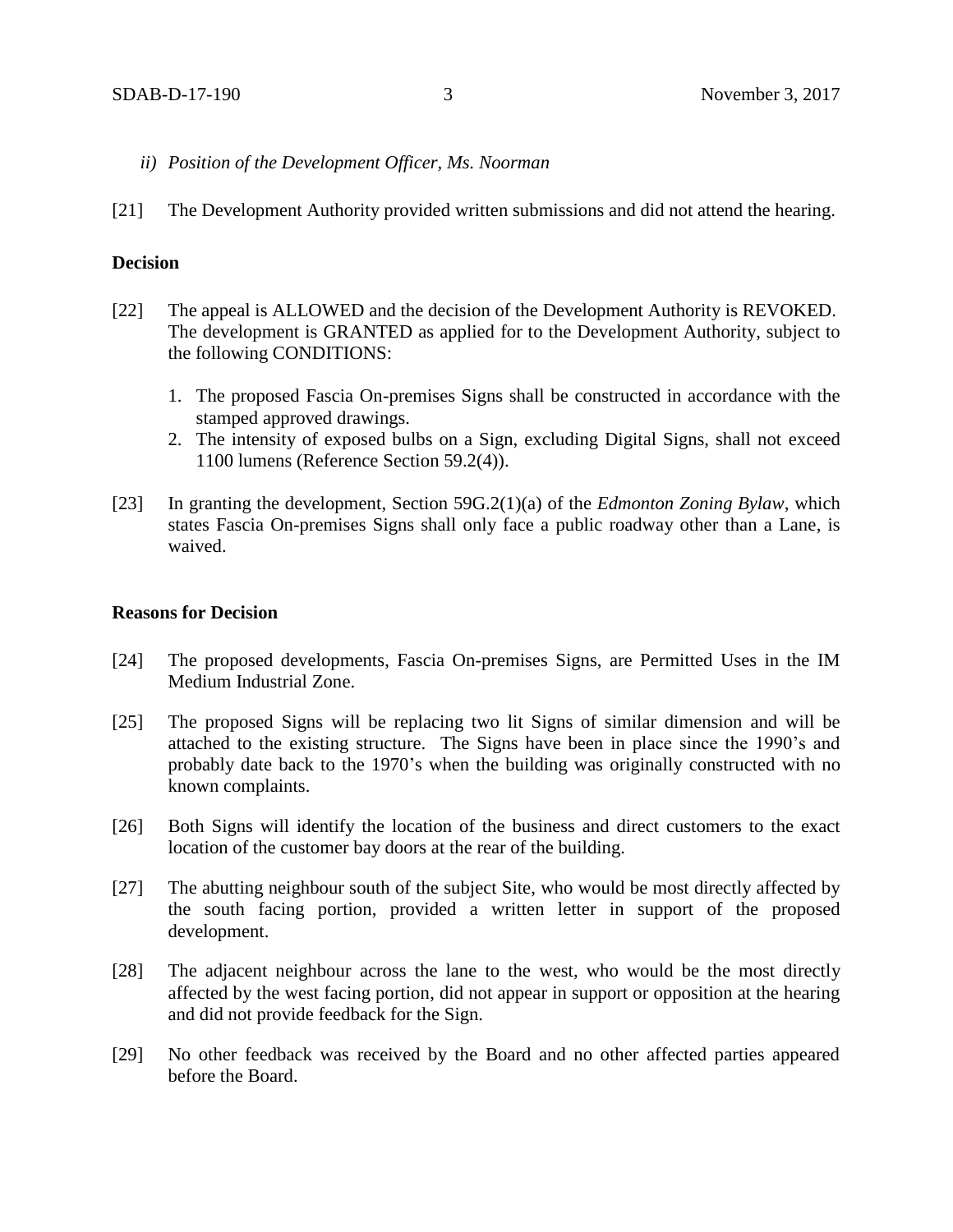- [30] The Development Officer indicated that there were no other rear or side facing Signs in the vicinity. The Board does not find this uniqueness to constitute a planning reason to deny the application for a Permitted Use.
- [31] The Board reviewed the Development Officer's suggested conditions and advisements with the Appellant who did not object to them if the Development Permit were to be approved.
- [32] Based on the above, it is the opinion of the Board that the proposed development will not unduly interfere with the amenities of the neighbourhood, nor materially interfere with or affect the use, enjoyment or value of neighbouring parcels of land.
- [33] In her written submission, the Development Officer indicated that a portion of the south facing Sign may hang over the Side Lot Line and encroach on the adjacent neighbour to the south. The Appellant could not provide the exact dimension for the width of the Sign but agreed that it might encroach approximately two inches onto the abutting property. The Appellant discussed the Sign with that owner who does not have an objection to the Sign and signed the submitted letter of support. The Board notes this decision in no way authorizes any encroachment on another property, that is a private matter outside the jurisdiction of the Board between the Appellant and owner of the abutting property to the south.

Ms. K. Cherniawsky, Presiding Officer Subdivision and Development Appeal Board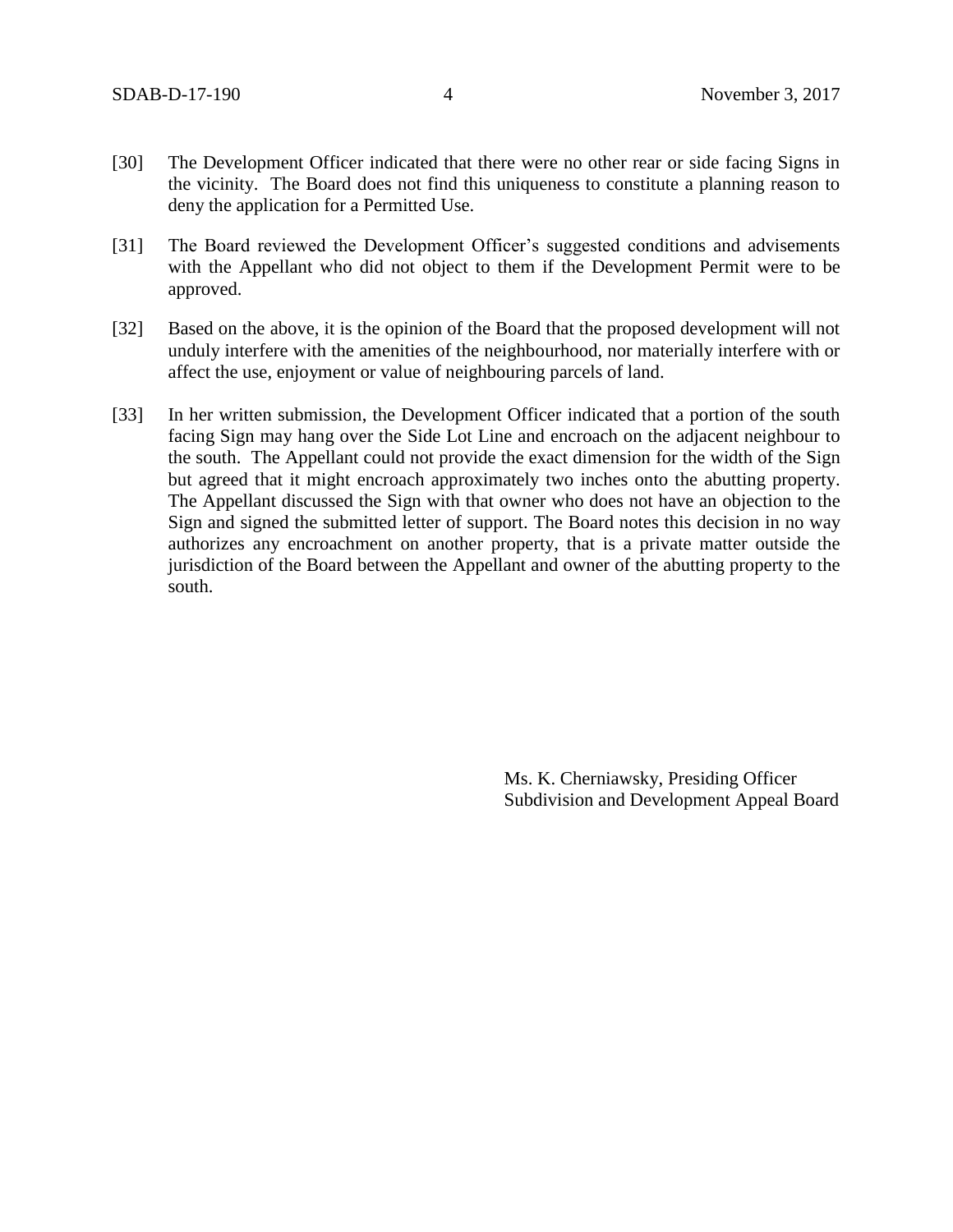## **Important Information for the Applicant/Appellant**

- 1. This is not a Building Permit. A Building Permit must be obtained separately from the Sustainable Development Department, located on the 2nd Floor, Edmonton Tower, 10111 – 104 Avenue NW, Edmonton, AB T5J 0J4.
- 2. Obtaining a Development Permit does not relieve you from complying with:
	- a) the requirements of the *Edmonton Zoning Bylaw*, insofar as those requirements have not been relaxed or varied by a decision of the Subdivision and Development Appeal Board,
	- b) the requirements of the *Alberta Safety Codes Act*,
	- c) the *Alberta Regulation 204/207 – Safety Codes Act – Permit Regulation*,
	- d) the requirements of any other appropriate federal, provincial or municipal legislation,
	- e) the conditions of any caveat, covenant, easement or other instrument affecting a building or land.
- 3. When an application for a Development Permit has been approved by the Subdivision and Development Appeal Board, it shall not be valid unless and until any conditions of approval, save those of a continuing nature, have been fulfilled.
- 4. A Development Permit will expire in accordance to the provisions of Section 22 of the *Edmonton Zoning Bylaw, Bylaw 12800*, as amended.
- 5. This decision may be appealed to the Alberta Court of Appeal on a question of law or jurisdiction under Section 688 of the *Municipal Government Act*, RSA 2000, c M-26. If the Subdivision and Development Appeal Board is served with notice of an application for leave to appeal its decision, such notice shall operate to suspend the Development Permit.
- 6. When a decision on a Development Permit application has been rendered by the Subdivision and Development Appeal Board, the enforcement of that decision is carried out by the Sustainable Development Department, located on the 2nd Floor, Edmonton Tower, 10111 – 104 Avenue NW, Edmonton, AB T5J 0J4.

*NOTE: The City of Edmonton does not conduct independent environmental checks of land within the City. If you are concerned about the stability of this property for any purpose, you should conduct your own tests and reviews. The City of Edmonton, when issuing a development permit, makes no representations and offers no warranties as to the suitability of the property for any purpose or as to the presence or absence of any environmental contaminants on the property.*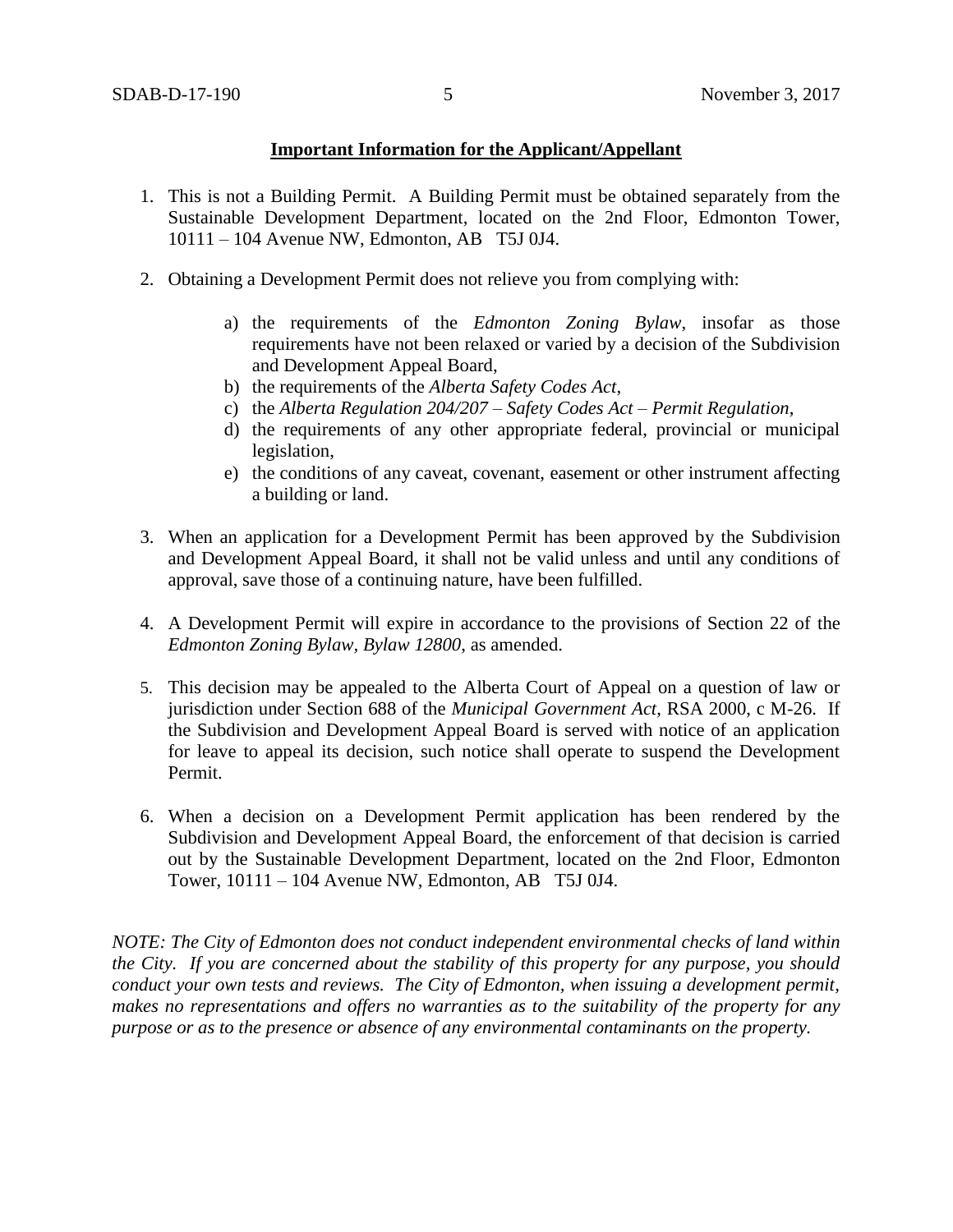

Date: November 3, 2017 Project Number: 239376196-001 File Number: SDAB-D-17-191

# **Notice of Decision**

[1] On October 19, 2017, the Subdivision and Development Appeal Board (the "Board") heard an appeal that was filed on **September 21, 2017**. The appeal concerned the decision of the Development Authority, issued on August 30, 2017, to approve the following development:

# **Construct a Semi-detached House with balconies (2nd and 3rd Floors) and to demolish an existing Single Detached House and rear detached Garage.**

- [2] The subject property is on Plan I23 Blk 140 Lot 28, located at 10927 80 Avenue NW, within the RF3 - Small Scale Infill Development Zone. The Mature Neighbourhood Overlay and the Garneau Area Redevelopment Plan apply to the subject property.
- [3] The following documents were received prior to the hearing and form part of the record:
	- Copy of the Development Permit application with attachments, proposed plans, and the approved Development Permit;
	- The Development Officer's written submissions;
	- The Appellant's written submissions; and
	- The Respondent's written submissions.
- [4] The following exhibits were presented during the hearing and form part of the record:
	- Exhibit A Appellant's written submission with signatures from neighbouring property owners.

## **Preliminary Matters**

- [5] At the outset of the appeal hearing, the Presiding Officer confirmed with the parties in attendance that there was no opposition to the composition of the panel.
- [6] The Presiding Officer outlined how the hearing would be conducted, including the order of appearance of parties, and no opposition was noted.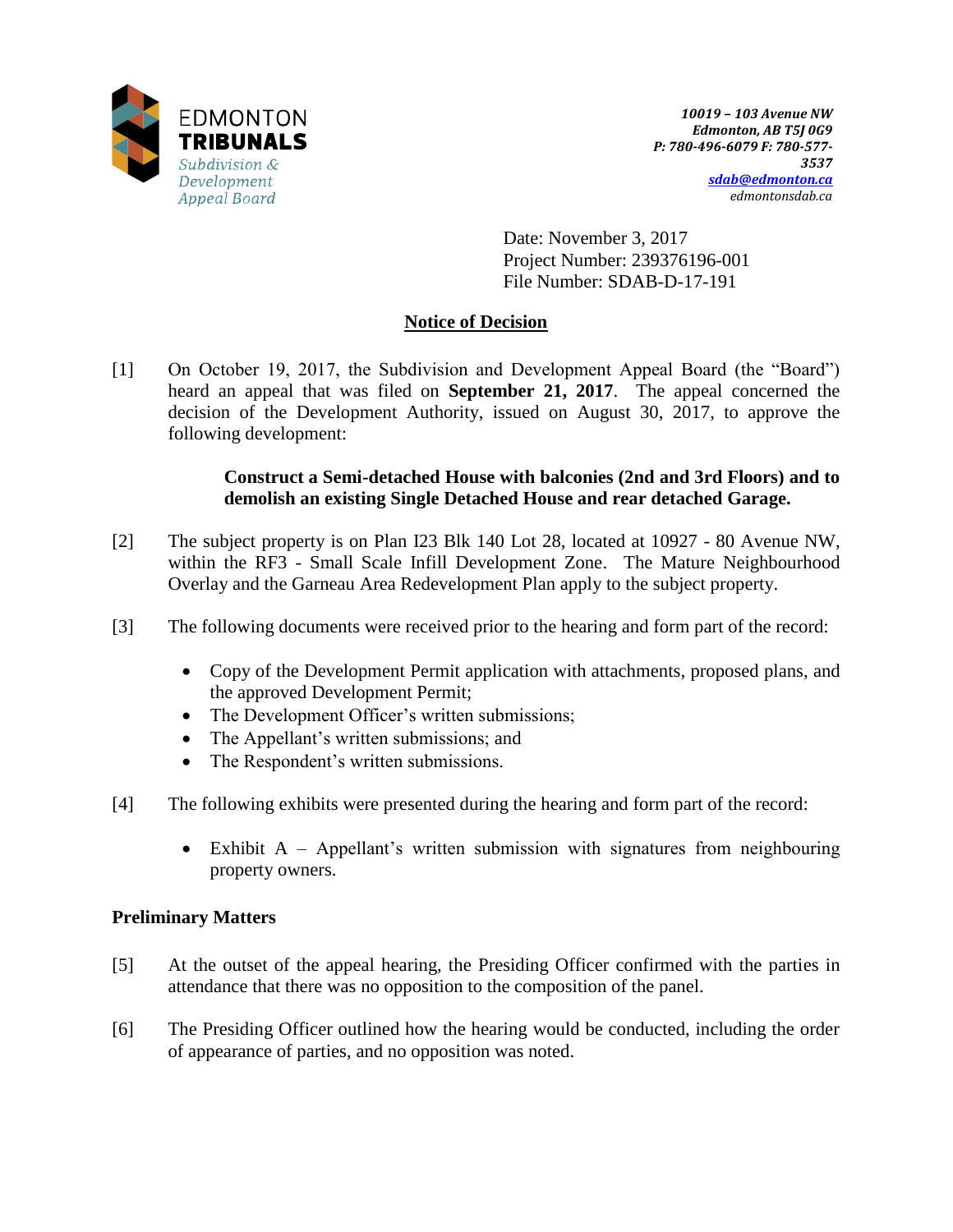[7] The appeal was filed on time, in accordance with Section 686 of the *Municipal Government Act*, RSA 2000, c M-26 (the "*Municipal Government Act*").

#### **Summary of Hearing**

- *i) Position of the Appellant, Mr. Dickson, who was accompanied by Ms. Pagliardini*
- [8] They own the property directly adjacent to the subject Site and have lived there for over 15 years.
- [9] When they moved in, several houses in the neighbourhood were used for student housing and were unkempt, but that has changed with new developments coming into the area.
- [10] There are 30 infill developments in the neighbourhood. Almost all of them are single family style developments that fit in with the character of the neighbourhood.
- [11] There are three other developments in this area that are similar to the proposed development, but with some differences. In their opinion, a precedent should not be set and several of the developments were appealed by the Garneau Community League and neighbouring property owners.
- [12] Some of the differences between the proposed development and the others, particularly the large side windows and the front and rear balconies, are features that will negatively impact their property.
- [13] They are concerned about the additional side doors which lead directly to the basements as with this extra access the building could be used as a quad-plex in the future which is not allowed under the *Edmonton Zoning Bylaw*.
- [14] The Development Officer did not follow the Bylaw as he failed to demonstrate how the Respondent would suffer a hardship if they could not build a Semi-detached development. The Appellant can construct a Single Detached House so there is no hardship.
- [15] The Respondent provided examples of similar developments that they believe would be more acceptable on the subject Site. An up/down development would fit in better than the proposed front/back development.
- [16] The proposed development does not need such large side windows. The windows will create an undue hardship for them on their property as the proposed development will impact the use and enjoyment of their property and the value of their property.
- [17] They support new developments in the neigbourhood that are well maintained and do not involve variances.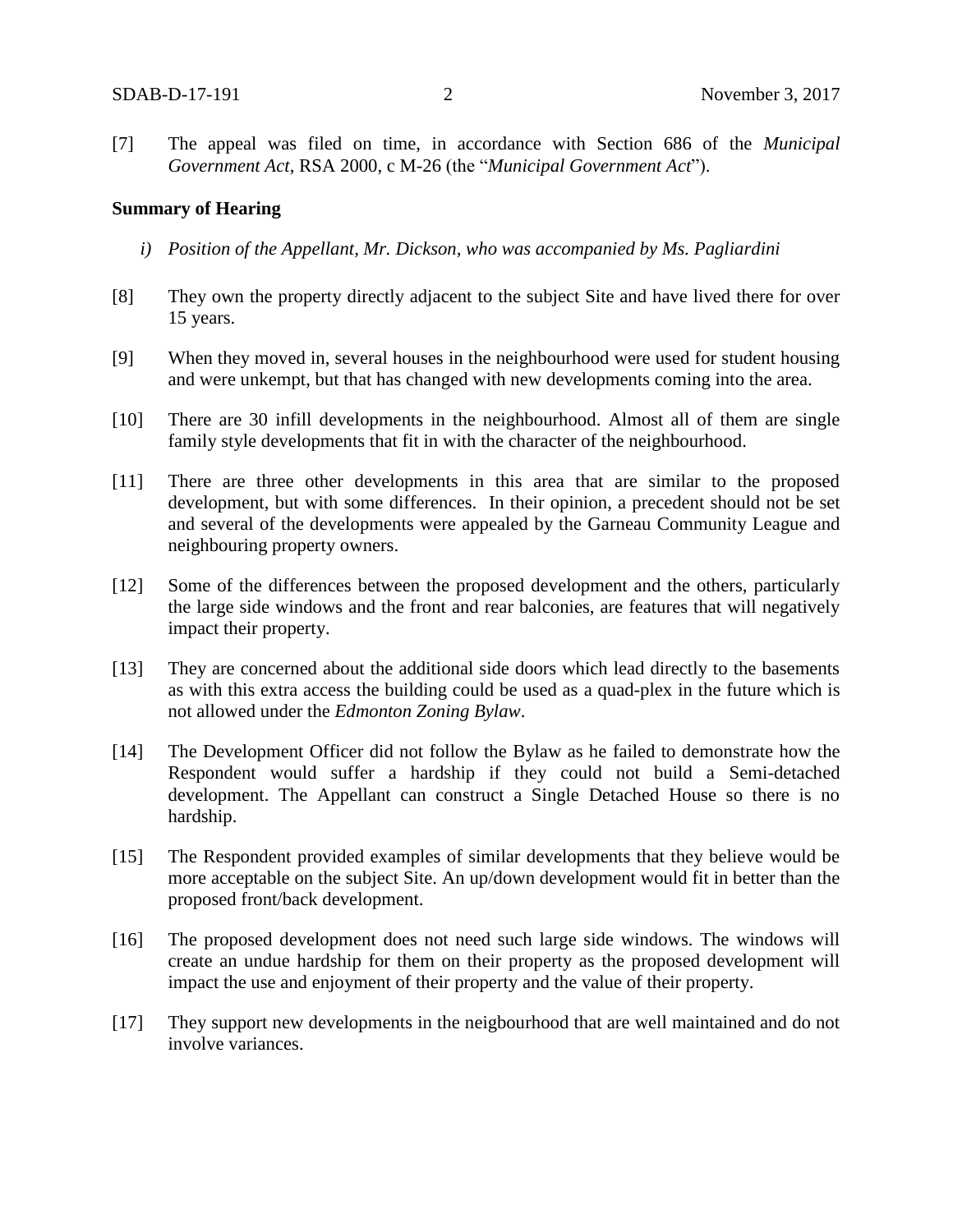- [18] In their opinion, the proposed variance is excessive at 40 square metres. This is enough space for a garage. They referred to the map in the Respondent's submission to point out other locations where this type of development would not need a variance. There are several lots close by that will allow for this type of development.
- [19] Although it is one variance, they believe it is significant and will have an impact on their use enjoyment privacy and sun shadowing.
- [20] They reiterated the concerns set out in their written submission:
	- 1. Hardship the proposed development is out of scale for this neighbourhood. This type of development will have a negative impact on their property value.
	- 2. Massing effect although the proposed development has been scaled down from the original proposal and some variances have been eliminated, it still does not take into consideration the size of the lot and the proposed increased density that the construction would allow.
	- 3. Sitting of development with the back to front design, the large windows on the side of the building will overlook the back yard of their property.
	- 4. Sun shadowing effect due to the size of the building (almost three storeys), sun shadowing will have an impact on both neighboring properties.
	- 5. Streetscape the front and back balconies will impact the privacy and noise for the adjacent properties.
	- 6. Compatibility The proposed development is out of scale and character of the neighborhood. Although they understand that increased density is encouraged by the City, there are other avenues for increasing value and income from investment properties.
	- 7. Parking there will be an increase in the number of cars parked in the back alley and in the front street as the proposed development has only a single garage and six students may all wish to park their respective vehicles.
	- 8. Noise they are concerned with the number of large windows that will overlook their property and the front and back balconies that will be used more in the summer. Noise from renting students will be a detriment for them.
	- 9. Feedback from Community Consultation letters in opposition were provided to the Development Officer and they obtained signatures in opposition to the proposed development which they provided to the Board. In their opinion, the Garneau area wants to become a family oriented neighborhood and this proposal does not fit with that vision.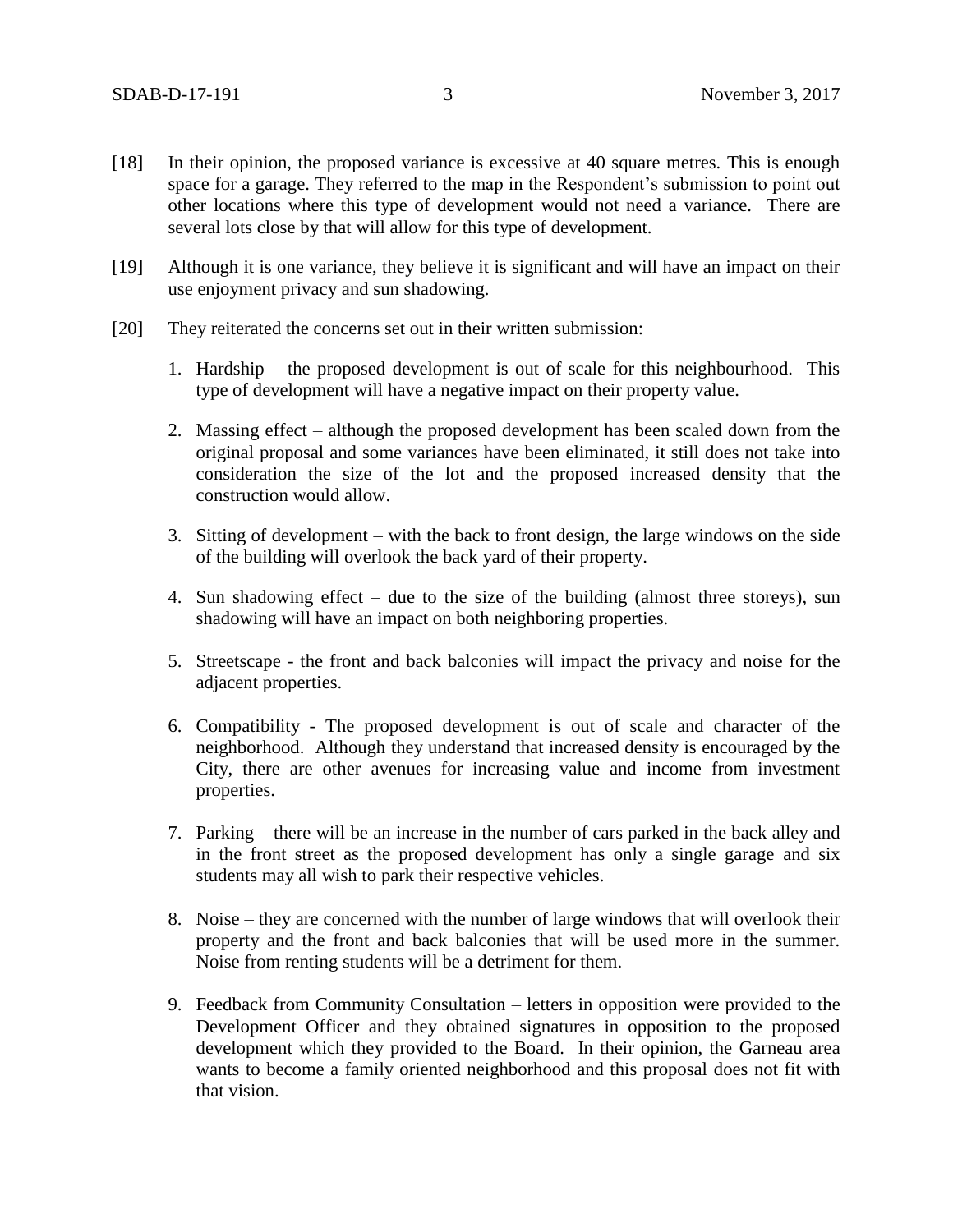- 10. Additional planning concerns with the front to back design, the lights on the side of the building will impact their privacy and enjoyment of their property. They are concerned that the side entrances will be used to access the basement which could be used for an additional dwelling in the future.
- [21] The Appellants provided the following responses to questions by the Board:
	- *i*) The development will be located next to a one storey bungalow. The upper floor will have a negative impact on their property as it will overlook their back yard.
	- *ii)* There is a similar development on the corner in their neighbourhood, but it will have less of an impact as there is no neighbour on one side.
	- *iii)* They agreed the frosted windows will mitigate the impact on their property if they are closed. If the windows are open, they will lose privacy and hear noise from the subject Site. They believe the Respondent intends to maximize income from the site by renting space to six students, perhaps more. The previous house was rented out in the past and Alberta Health shut down the basement suite as shown in their submission. This development will maximize the Respondent's profits at the Appellant's cost.
- [22] They spoke to the Community League Board, but it did not take a position in support or opposition to the proposed development.
- [23] They are aware that a completely compliant Single Detached House could be built of the same size and with the same window and balcony configuration. They remain opposed to the built form and to the variance.
- [24] They are not objecting to the density and recognize that two dwelling units could be built through a Duplex or Secondary Suite. An up/down design would be more suitable on the property and less impactful.
- [25] In their opinion, there are other options that could be built on the subject Site. Development regulations and guidelines are in place so this type of development should not be not allowed.
- [26] They did not have any documentation to support their belief that the value of their property will be negatively affected.
	- *ii) Position of the Development Officer, Mr. Langille*
- [27] The Development Authority provided written submissions and did not attend the hearing.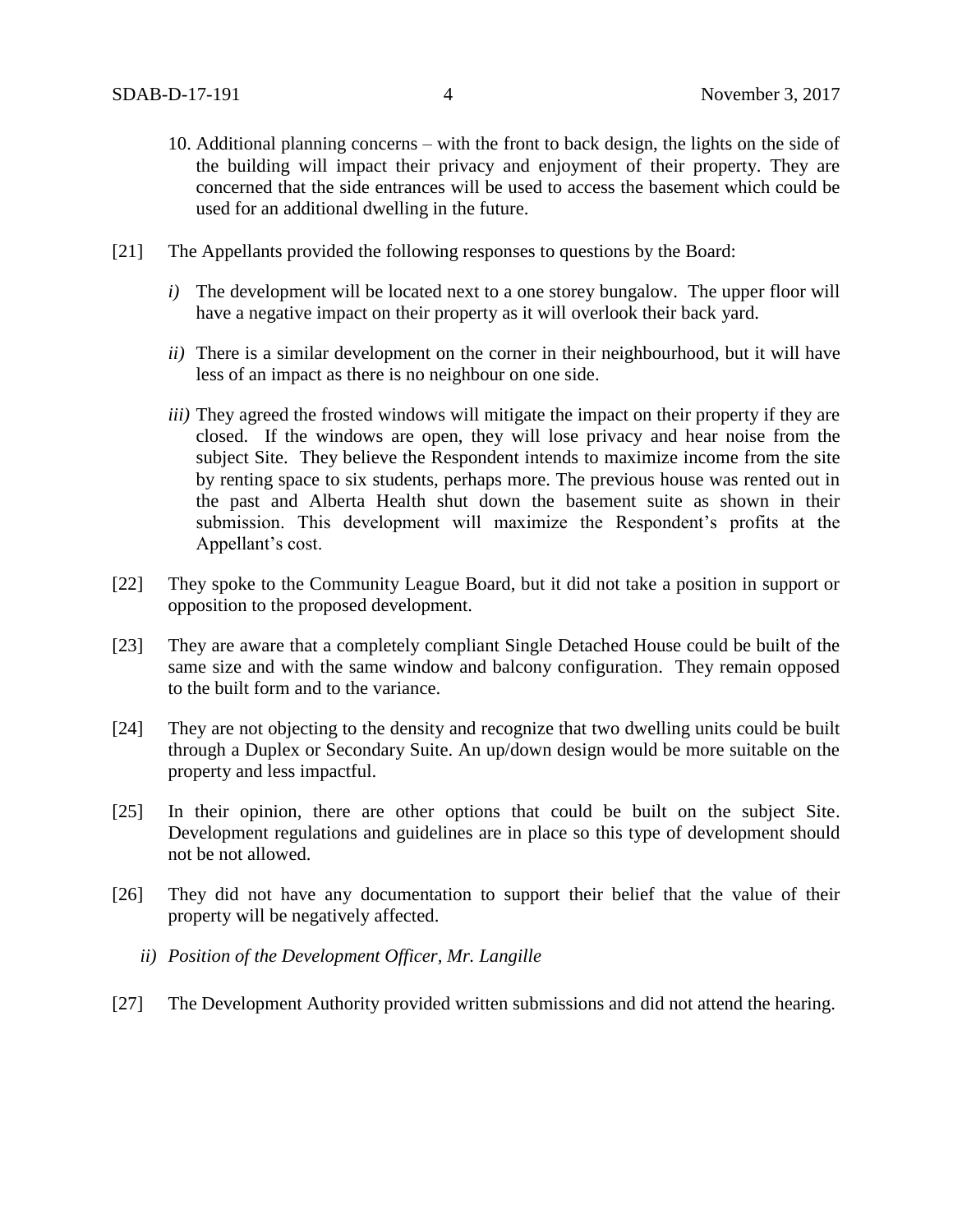- *iii) Position of the Respondent, Mr. Rashed, speaking on behalf of Coretec Consultant, who was accompanied by Mr. Qadri*
- [28] They met all the regulations of the *Edmonton Zoning Bylaw* and the Mature Neighbourhood Overlay when applying for a Development Permit except for Site Area which they cannot change.
- [29] All of the Setbacks comply with the *Edmonton Zoning Bylaw*.
- [30] The proposed development is an energy efficient development and the large windows are for natural light.
- [31] The third floor area will be used as a family room for children to play.
- [32] There are other Semi-detached developments in the area as outlined in his submission. One photograph shows a side by side development with a side entrance that will be the same as the proposed development. This development is on a lot the same size as the subject lot.
- [33] The total Site Coverage for the proposed development does not exceed the 40 percent maximum allowable.
- [34] They were not aware that the neighbouring property owners had a concern until the appeal was filed.
- [35] They confirmed that their intent is that two families will live in the subject dwellings. The building will not be rented to students. The Floor Plan shows two bedrooms so there will only be two families living in the subject dwelling.
- [36] The windows will be frosted to provide privacy to the neighbouring property owners. There will be privacy screening on the third floor with additional planters for additional privacy.
- [37] The Respondents had a community meeting at a local business and neighbours who were in opposition indicated they would support it if they reduced the size of the development. They spoke to the Development Officer and revised the proposed plans to address the neighbours' concerns. The design of the house remained the same, but the size was reduced. They did not receive opposition from the neighbour to the west or any other property owners in the neighborhood.
- [38] They spoke to neighbours across the rear lane, provided them with information and invited them to review the plans.
- [39] The previous proposed plans exceeded the 40 percent maximum allowable in Site Coverage.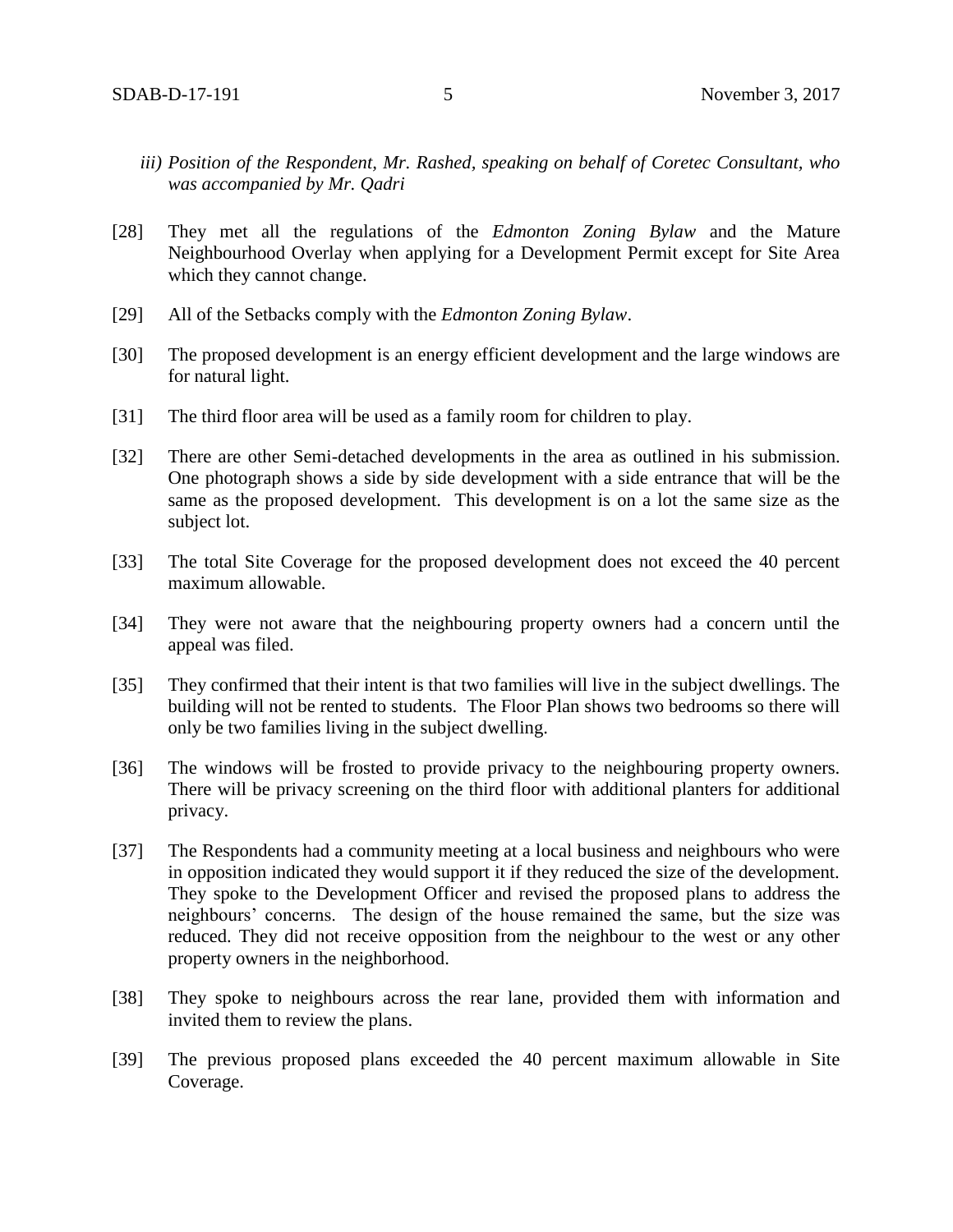- [40] They confirmed the third balcony area will be used for children to play or a sitting area. Families will use the third balcony area for entertaining only. In response to questions from the Board, they acknowledged that there is a bedroom and a bathroom on the third floor in each dwelling unit.
- [41] The third door on the side will access the basement and the upstairs. Utility workers can use that door to get to the basement. The side door is only for the convenience of the design; it is not intended to provide access to separate basement suites. The Respondents noted that no basement development has been proposed.
	- *vi) Rebuttal of the Appellant*
- [42] The Respondent informed the Appellants at the community meeting that the house will be used for student housing.
- [43] They told the Respondents that they are not opposed to development, but are opposed to the variance that will impact the use and enjoyment of their property.
- [44] With regard to the Community Consultation, they recognized that the Respondents revised the original plans when they received negative response from the community.
- [45] With regard to hardship, they stated that the Respondents did not provide any information how the proposed development will be impacted if a variance was not required. The Appellants are opposed to any variance whatsoever and believe that a design should be created which has no variances at all.
- [46] Their main concern is that the third door on the side indicates that there will be an additional dwelling units built in the future, which is not allowed.
- [47] They disagree about neighbourhood support and point to their signed letter of opposition.
- [48] They remain willing to purchase the property from the developer and build on the subject Site themselves.

### **Decision**

- [49] The appeal is DENIED and the decision of the Development Authority is CONFIRMED. The development is GRANTED as applied for to the Development Authority, subject to the following CONDITIONS:
	- 1. This Development Permit authorizes the development of a Semi-detached House with with balconies (2nd and 3rd Floors) and to demolish an existing Single Detached House and rear detached Garage. The proposed development shall be constructed in accordance with the stamped approved drawings.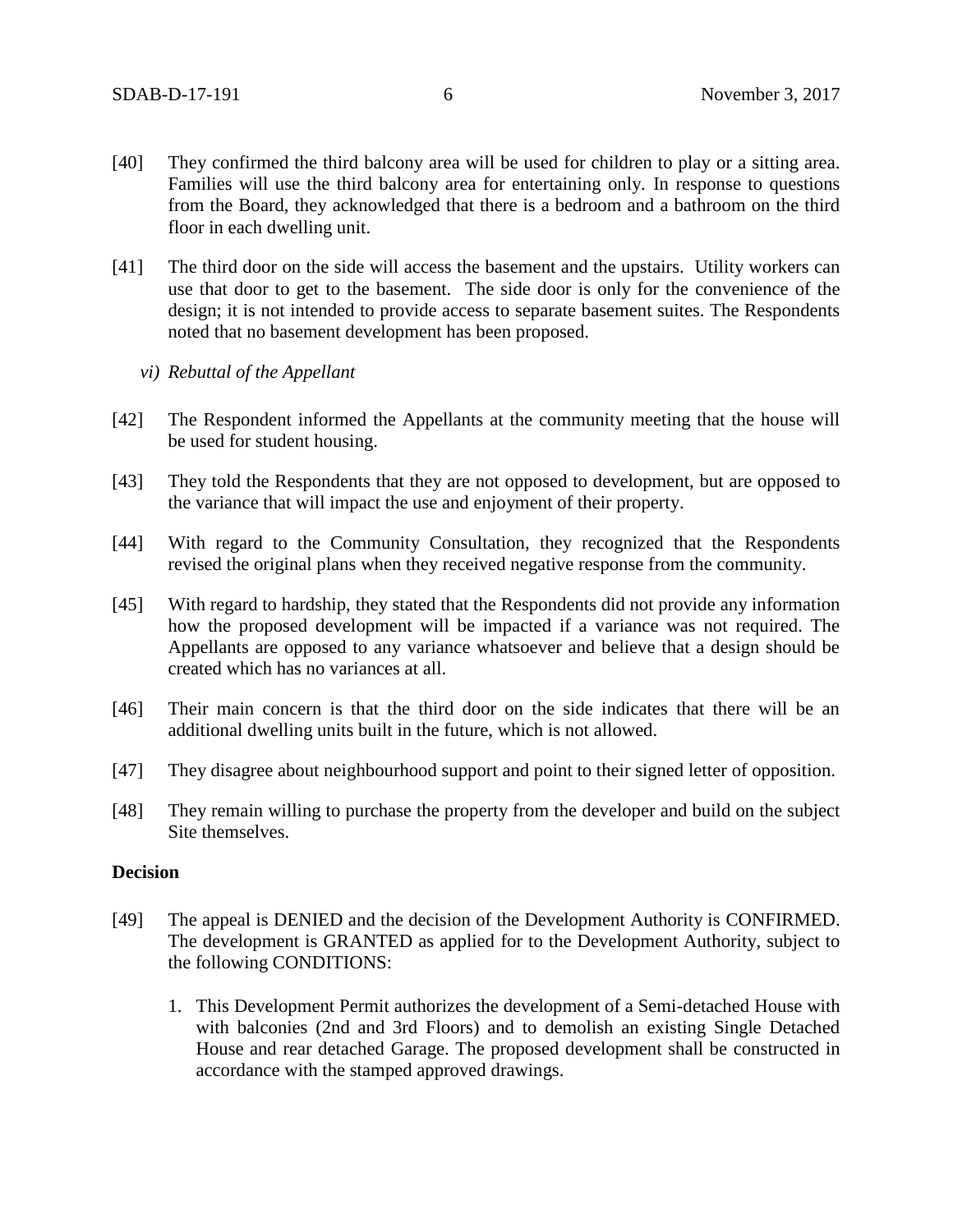- 2. The Height of the principal building shall not exceed 8.6 metres as per the Height definition of Section 6.1(54) of the *Edmonton Zoning Bylaw 12800*.
- 3. This permit does not authorize any basement development.
- 4. This development has been approved as Semi-detached Housing and per the definitions of Secondary Suite in section 7.2(6) and Semi-detached Housing in section 7.2(7), this Use does not include Secondary Suites.
- 5. The maximum number of Dwellings per Site shall be two per Site per section 140.4(19) of the *Edmonton Zoning Bylaw 12800.*
- 6. The Basement elevation of structures of two or more Storeys in Height shall be no more than 1.2 metres above Grade. The Basement elevation shall be measured as the distance between Grade level and the floor of the first Storey.
- 7. Platform Structures greater than 1.0 metres above Grade shall provide privacy screening to the satisfaction of the Development Officer to prevent visual intrusion into adjacent properties.
- 8. Landscaping shall be developed in accordance with Section 55 and Section 140.4(18) of the *Edmonton Zoning Bylaw 12800* and the landscaping plan.
- 9. Notwithstanding the Landscaping regulations of Section 55 of this Bylaw, where new development consists of replacement or infill within areas of existing housing, Landscaping shall be implemented as a component of such new development in order to replace vegetation removed during construction or to reinforce an established Landscaping context in the area.
- 10. Immediately upon demolition of the building, the site shall be cleared of all debris.
- 11. A. Landscaping shall be provided on a Site within 18 months of the occupancy of the Single Detached House. Trees and shrubs shall be maintained on a Site for a minimum of 42 months after the occupancy of the Single Detached House (Reference Section 55.2.1).
	- B. Two deciduous trees with a minimum Caliper of 50 mm and eight shrubs shall be provided on the property. Deciduous shrubs shall have a minimum Height of 300 mm and coniferous shrubs shall have a minimum spread of 450 mm (Reference Section 55.2.1).
	- C. All Yards visible from a public roadway, other than a Lane, shall be seeded or sodded. Seeding or sodding may be substituted with alternate forms of ground cover, including hard decorative pavers, washed rock, shale or similar treatments, perennials, or artificial turf, provided that all areas of exposed earth are designed as either flower beds or cultivated gardens (Reference Section 55.2.1).
- 12. Unenclosed steps shall not exceed 0.60 metres in the case of Setbacks or Separation Spaces of 1.2 metres or greater (Reference Section 44.1(a))

## ADVISEMENTS:

i.) Lot grades must comply with the Edmonton Drainage Bylaw 16200. Contact Drainage Services at 780-496-5500 for lot grading inspection inquiries.

ii.) Any future deck development greater than 0.6 metres (2 feet) in height will require development and building permit approvals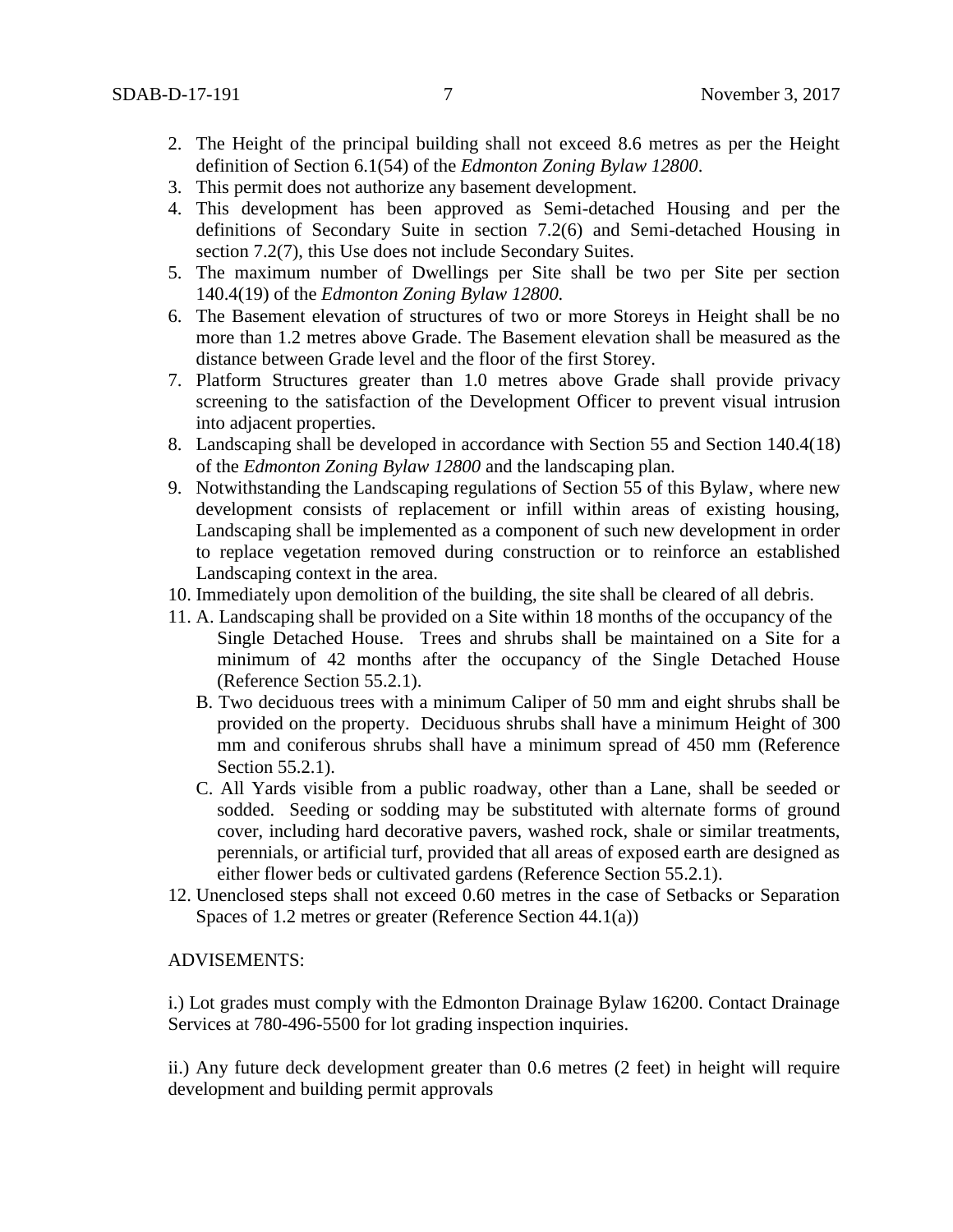iii.) Any future deck enclosure or cover requires a separate development and building permit approval.

iv.) The driveway access must maintain a minimum clearance of 1.5 metres from any service pedestal and all other surface utilities.

v.) Any hoarding or construction taking place on road right-of-way requires an OSCAM (On-Street Construction and Maintenance) permit. It should be noted that the hoarding must not damage boulevard trees. The owner or Prime Contractor must apply for an OSCAM online at: http://www.edmonton.ca/bylaws\_licences/licences\_permits/oscampermit-request.aspx

vi.) Unless otherwise stated, all above references to "section numbers" refer to the authority under the *Edmonton Zoning Bylaw 12800*.

vii.) An approved Development Permit means that the proposed development has been reviewed only against the provisions of the Edmonton Zoning Bylaw. It does not remove obligations to conform with other legislation, bylaws or land title instruments such as the *Municipal Government Act*, the ERCB Directive 079, the *Edmonton Safety Codes Permit Bylaw* or any caveats, covenants or easements that might be attached to the Site.

- [50] In granting the development, the following variance to the *Edmonton Zoning Bylaw* is allowed:
	- 1. The minimum allowable Site Area of 442.2 square metres, pursuant to Section 140.4(3)(a) is varied to allow a deficiency of 38.2 square metres, thereby decreasing the minimum required to 404 square metres.

#### **Reasons for Decision**

- [51] The proposed development, Semi-detached Housing, is a Permitted Use in the RF3 Small Scale Infill Development Zone.
- [52] The Respondents initially proposed Semi-detached Housing with several variances to both the Mature Neigbbourhood Overlay and the underlying RF3 Small Scale Infill Development Zone.
- [53] Later, in response to the Community Consultation feedback, the Respondents revised it. The proposed development now before the Board complies with all the applicable regulations in the RF3 Small Scale Infill Development Zone and the Mature Neighbourhood Overlay with the exception of the minimum Site Area required for Semidetached Housing found in Section 140.4(3)(a) of the *Edmonton Zoning Bylaw.*
- [54] The final remaining variance is needed due to the size of the Lot, a factor that cannot be changed by the Respondent.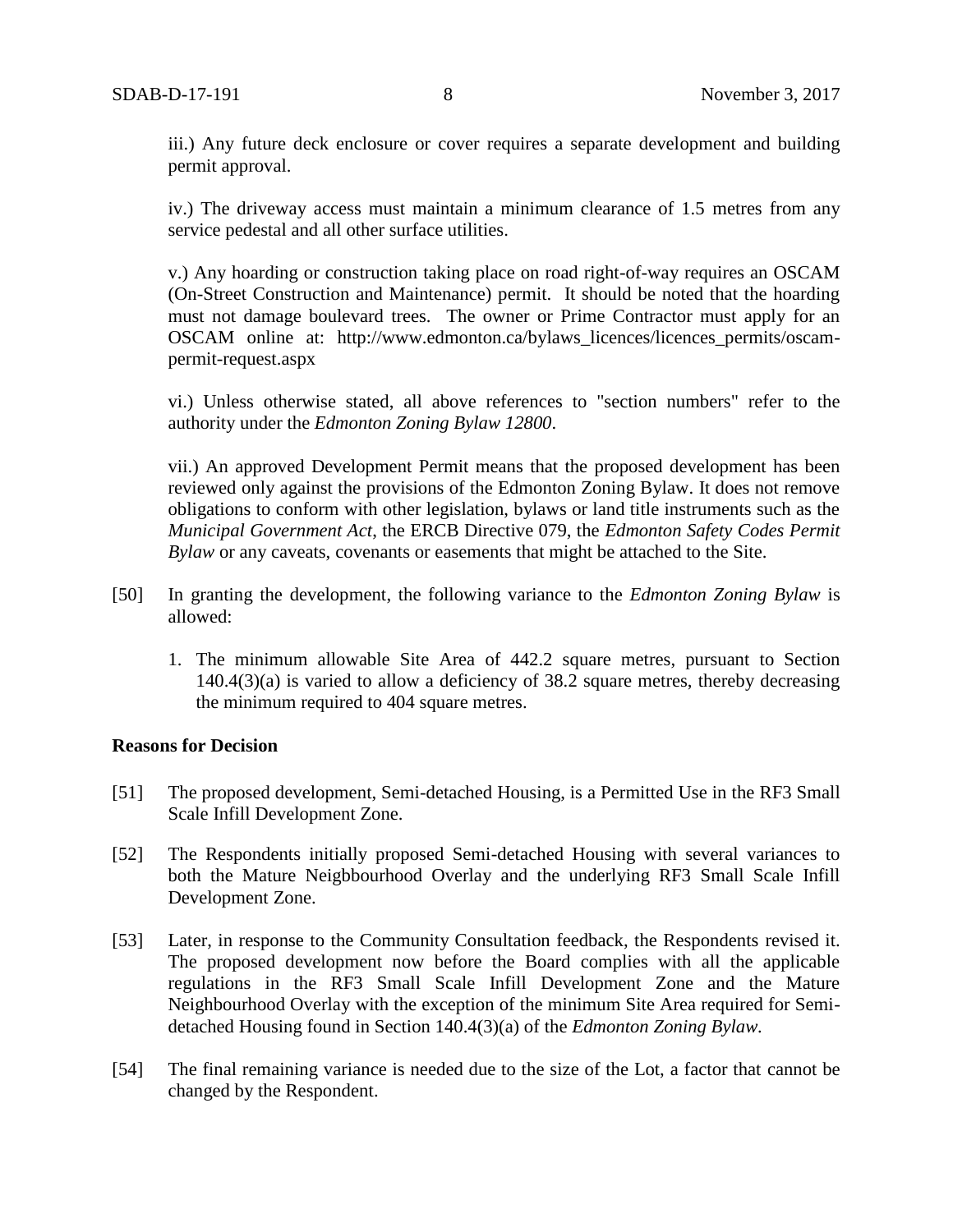- [55] The Respondents argued that their application should be approved because there are four other nearby developments with similar variances. The Board notes that the existence of other Semi-detached houses is not surprising given that is a Permitted Use and it also indicates that Semi-detached Housing, including front to back Semi-detached developments, are somewhat characteristic of the neighbourhood. However, this is not a determinative factor. The Board is not bound by precedence. It must consider this application on its unique merits. Further, the exact legal status and full circumstances of the other similar developments were not presented to the Board.
- [56] The Appellants raised four general objections to the variance granted by the Development Officer.
- [57] First, they argued that a variance should not be allowed because there are three other nearby lots that meet the minimum Site Area regulation which could accommodate the proposed Semi-detached House in full compliance with the Bylaw. The Board is not persuaded by this argument as the appeal concerns the subject Site, not nearby sites. The existence of other larger lots is not a valid planning reason to deny the application.
- [58] Second, the Appellants objected to the idea of a variance in principle given that a different fully compliant Use with equal density could be developed on the Site. The Board notes that Semi-detached Housing is an available Use. This appeal involves the application as proposed by the Respondents. The potential availability of other fully compliant Uses is not a planning reason to deny an application for this particular Permitted Use.
- [59] Third, the Appellants argued that the Respondents must establish a hardship in order to justify a variance and that in this case any hardship will fall on adjacent owners if the development proceeds. The Board notes that Development Officers are authorized to grant variances based on the relevant provisions of the *Edmonton Zoning Bylaw* which include an assessment of hardship. The Board has a different test. It may grant variances based on the test in section 687(3)(d) of the *Municipal Government Act* as explained further below. The Respondent is not required to establish a hardship before the Board to justify the variance. There is no presumption for or against variances before the Board.
- [60] Fourth, the Appellants argued that a 40 square metre variance to the minimum required Site Area is too large. Once again, the Board is governed by Section 687(3)(d) of the *Municipal Government Act.* In determining whether a variance should be granted, it must consider the impact of that variance. The sheer magnitude of a variance is not alone determinative because size is not always indicative of impact. A small variance may have a huge impact and a large variance may have minimal impact. The Board has assessed the impact of the required variance below.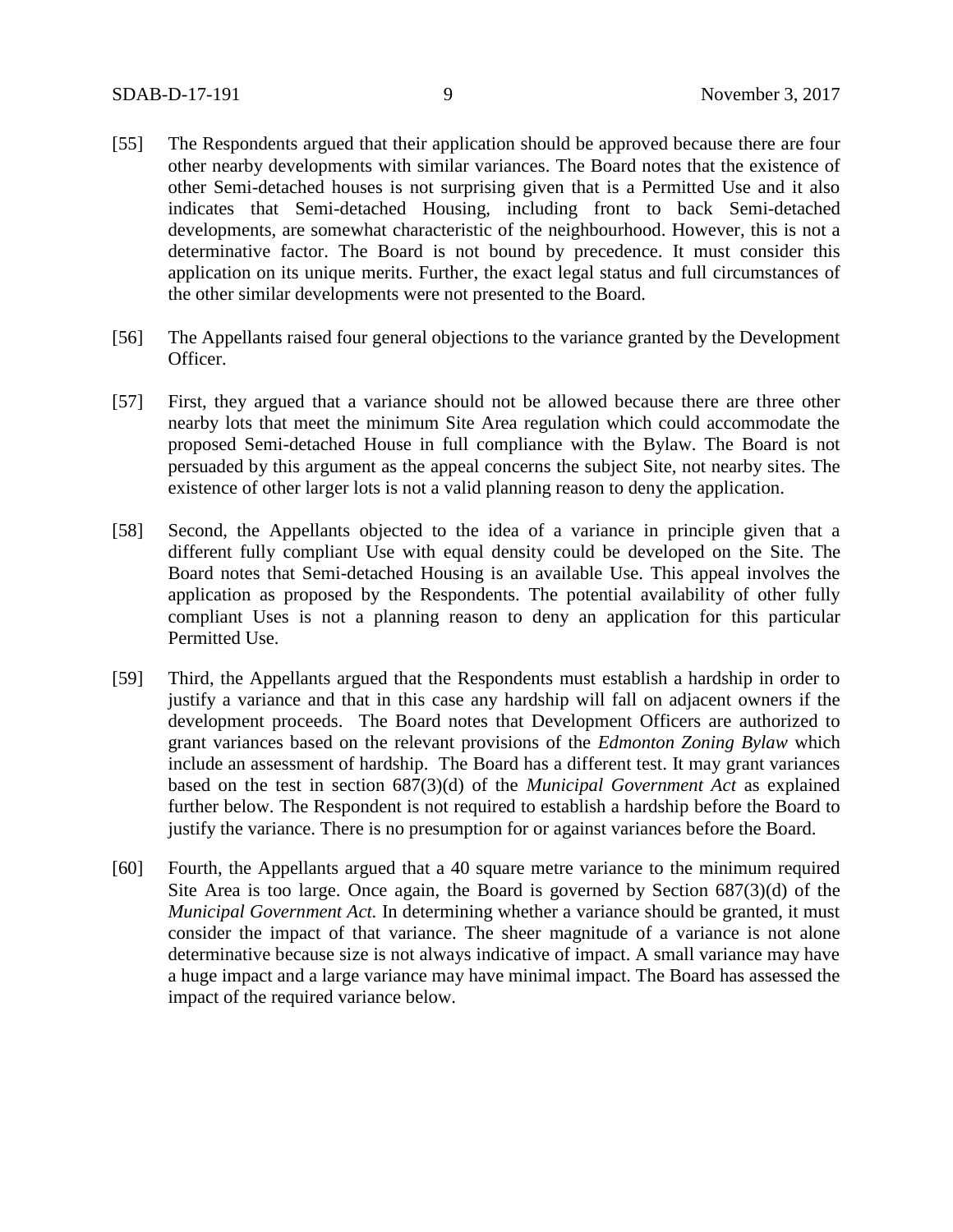- [61] The Board grants the variance to Site Area for the following reasons:
	- *i*) While a deficiency in Site Area may sometimes be an indicator of overdevelopment, the Board does not find this to be true in this case given that all other related physical requirements for Height, Site width, Site Coverage, Setbacks, parking and private amenity space have been met or exceeded.
	- *ii*) The Appellants' more specific objections concerned height, sunlight, massing and scale, loss of privacy due to window size and orientation and balconies, potential illegal basement suites, the possible use as student rental accommodation and loss of property value. Based on the submissions of the parties, the Board finds that these objections were not causally related to the sole variance - a 40 square metre relaxation to minimum Site Area.
	- *iii)* The Appellant's arguments concerning sunlight, height, and massing are unrelated to the variance granted to Site Area as the proposed development is fully compliant in these respects.
	- *iv)* According to their oral submissions, the Appellant's main concern is that the design of the development will negatively impact their privacy due to east facing windows and the balconies. Again these design elements are compliant and unrelated to the size of the lot. The proposed development also fully complies with the Side and Rear Setback. In any event, the approved plans show several of the windows that face the Appellants' property will be frosted. The Board also notes that a Single Detached House could be built as of right with identical features, including identical dimensions, massing, entrances as well as window and balcony design.
	- *v*) The proposed development complies with the applicable Density regulations and the Appellants stated that it was design, not Density which they believed created adverse impacts. They would approve of other types of compliant two-dwelling built forms.
	- *vi)* The Appellant argued that their property value will be negatively impacted. However, they provided no evidence to support that assertion.
- [62] The Appellants objected to the proposed development as they believed it would be used for student accommodation. During the hearing, the parties disagreed about the intention to rent the development to students or sell them to families. The Board must regulate the Use and not the users and has not considered this argument one way or the other in making its decision.
- [63] The Appellants opposed the development on the basis that the third doors on the sides of the building that lead to the basements may be developed as additional Dwellings in the future which is not allowed under the *Edmonton Zoning Bylaw*.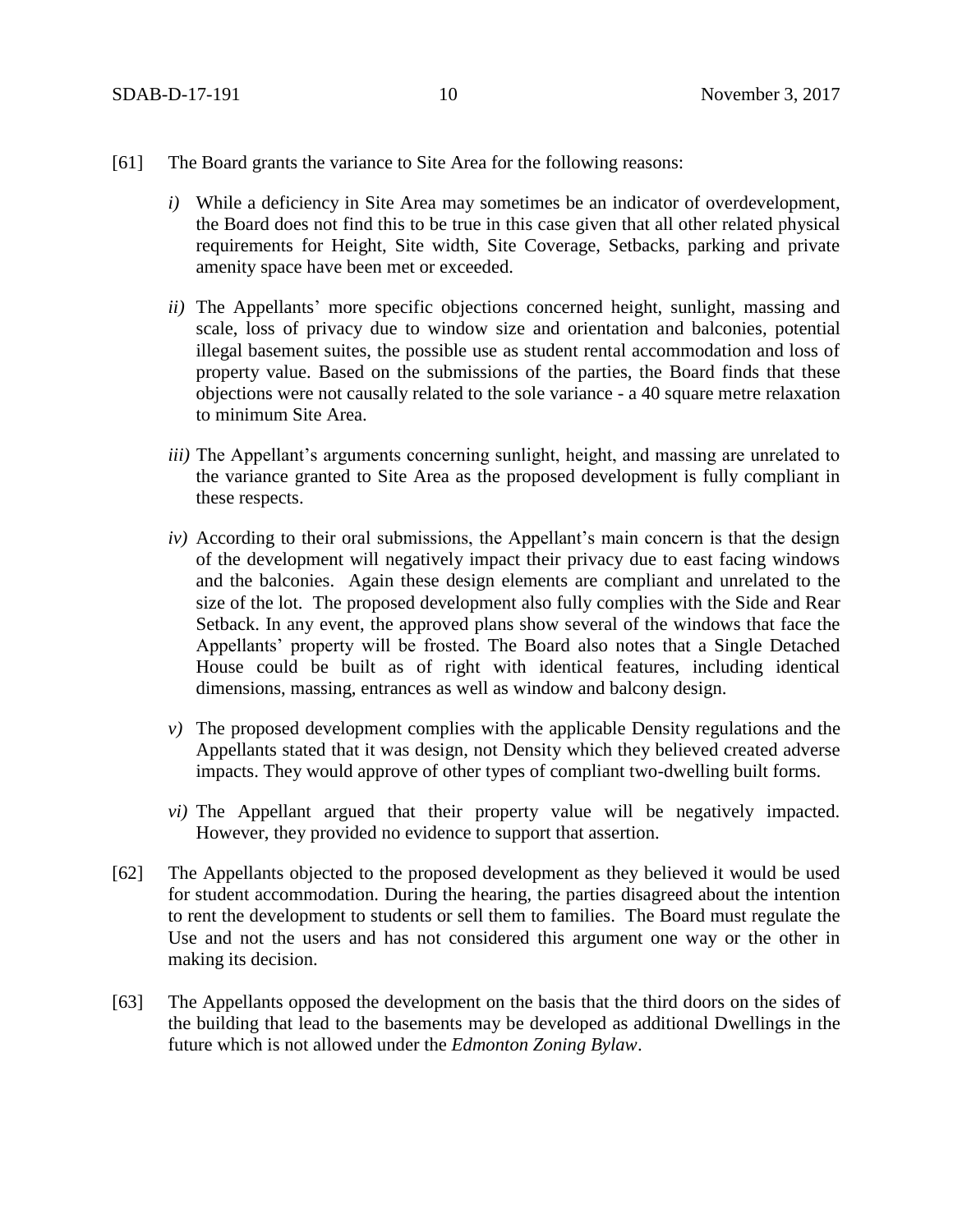- [64] The application before the Board is for Semi-detached Housing. The Applicant provided evidence, supported by the application and approved plans, that there is to be no development in either basement under this approval.
- [65] The approved permit also addresses this issue. The Board has affirmed the condition that neither basement is to be used as an additional Dwelling. Further, section 7.2(6) provides, in part, Secondary Suites means development consisting of a Dwelling located within, and Accessory to, a structure in which the principal use is Single Detached Housing. This Use Class does not include Apartment Housing, Duplex Housing, Garden Suites, Semidetached Housing, Lodging House.
- [66] Should the Respondent or anyone else wish, at some future date, to either use the property in a manner which will cause it to become another Use class such as a Lodging House or add to the number of Dwellings on this Site, a new application would be required involving a full evaluation by a Development Officer including redetermination of Use class, applicable development regulations and variances.
- [67] Any future development of unauthorized illegal basement suites or a Lodging House would be a compliance matter, outside the jurisdiction of the Board on this appeal.
- [68] Based on the above, it is the opinion of the Board that the proposed development, with the conditions imposed by the Board, will not unduly interfere with the amenities of the neighbourhood, and materially interfere with or affect the use, enjoyment or value of neighbouring parcels of land.

Ms. K. Cherniawsky, Presiding Officer Subdivision and Development Appeal Board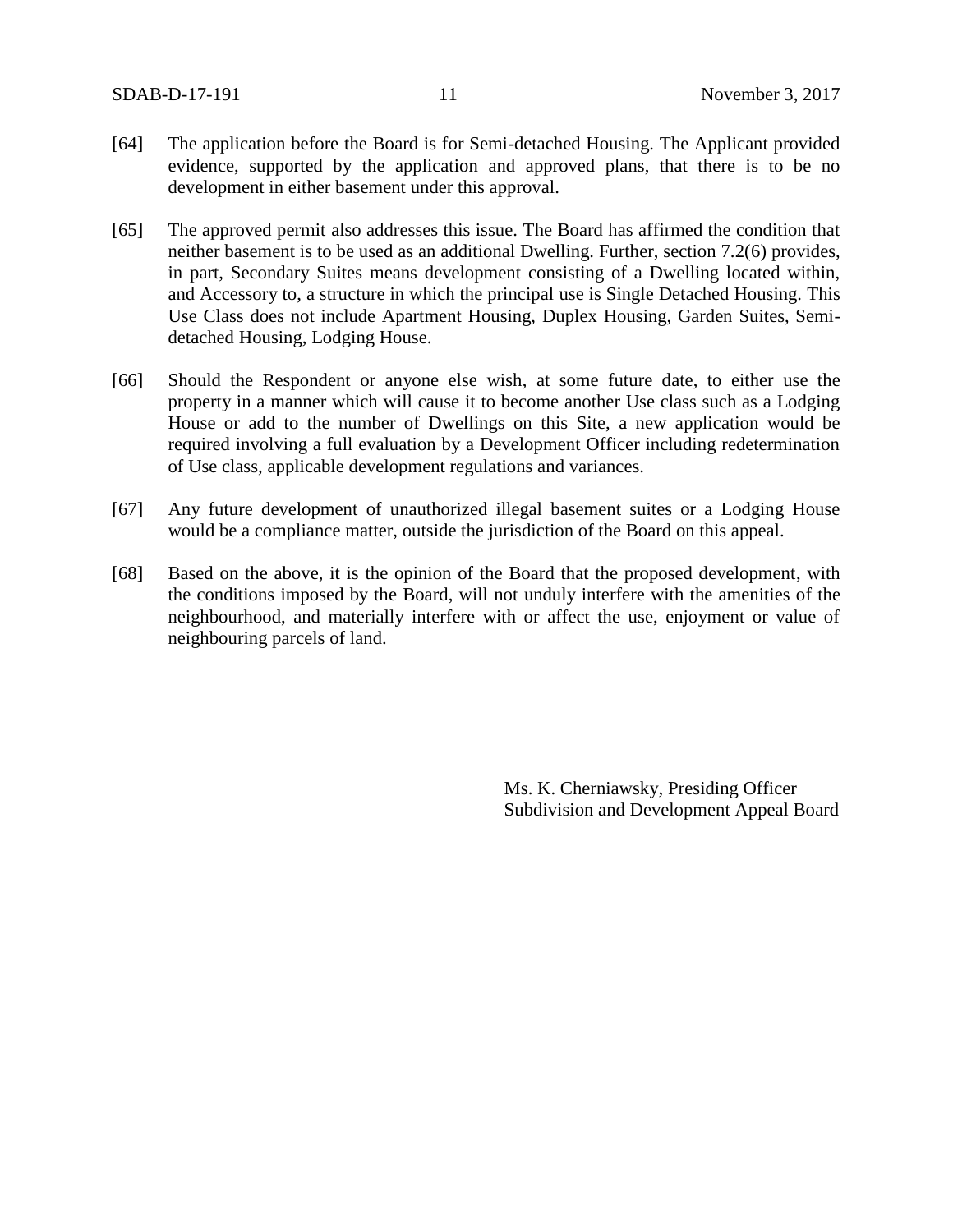### **Important Information for the Applicant/Appellant**

- 1. This is not a Building Permit. A Building Permit must be obtained separately from the Sustainable Development Department, located on the 2nd Floor, Edmonton Tower, 10111 – 104 Avenue NW, Edmonton, AB T5J 0J4.
- 2. Obtaining a Development Permit does not relieve you from complying with:
	- a) the requirements of the *Edmonton Zoning Bylaw*, insofar as those requirements have not been relaxed or varied by a decision of the Subdivision and Development Appeal Board,
	- b) the requirements of the *Alberta Safety Codes Act*,
	- c) the *Alberta Regulation 204/207 – Safety Codes Act – Permit Regulation*,
	- d) the requirements of any other appropriate federal, provincial or municipal legislation,
	- e) the conditions of any caveat, covenant, easement or other instrument affecting a building or land.
- 3. When an application for a Development Permit has been approved by the Subdivision and Development Appeal Board, it shall not be valid unless and until any conditions of approval, save those of a continuing nature, have been fulfilled.
- 4. A Development Permit will expire in accordance to the provisions of Section 22 of the *Edmonton Zoning Bylaw, Bylaw 12800*, as amended.
- 5. This decision may be appealed to the Alberta Court of Appeal on a question of law or jurisdiction under Section 688 of the *Municipal Government Act*, RSA 2000, c M-26. If the Subdivision and Development Appeal Board is served with notice of an application for leave to appeal its decision, such notice shall operate to suspend the Development Permit.
- 6. When a decision on a Development Permit application has been rendered by the Subdivision and Development Appeal Board, the enforcement of that decision is carried out by the Sustainable Development Department, located on the 2nd Floor, Edmonton Tower, 10111 – 104 Avenue NW, Edmonton, AB T5J 0J4.

*NOTE: The City of Edmonton does not conduct independent environmental checks of land within the City. If you are concerned about the stability of this property for any purpose, you should conduct your own tests and reviews. The City of Edmonton, when issuing a development permit, makes no representations and offers no warranties as to the suitability of the property for any purpose or as to the presence or absence of any environmental contaminants on the property.*